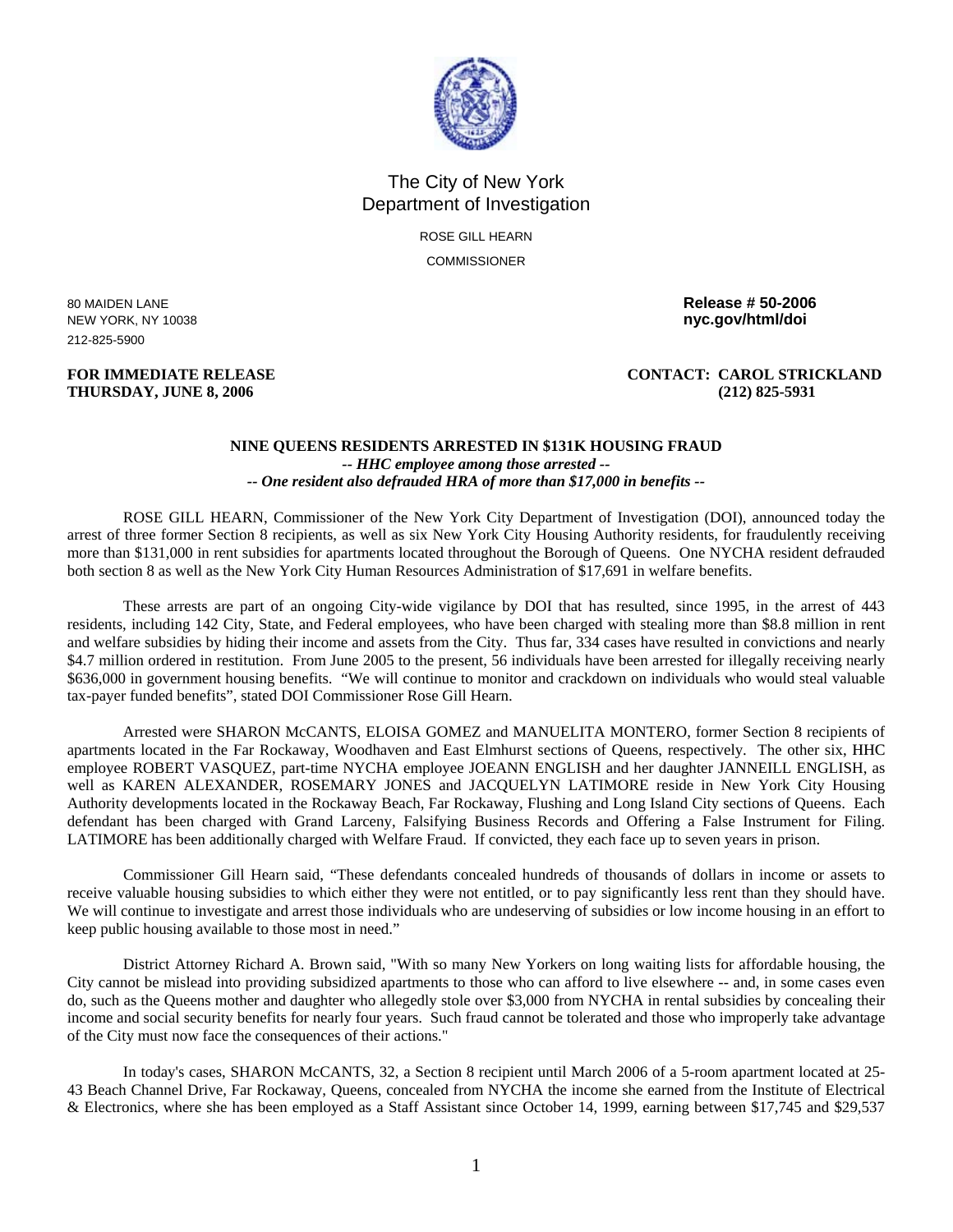per year. Instead, on the yearly Affidavits of Income she filed with NYCHA from 2000 through 2004, McCANTS reported only her fiancé's employment income or his receipt of unemployment insurance as the sole source of household income. As a result of McCANTS' failure to report her income, NYCHA paid between \$420 and \$937 per month towards McCANTS' \$813-\$1,134 monthly rent, while McCANTS only paid \$188 to \$393 per month. McCANTS' share of the monthly rent should have been between \$686 and \$935 a month. McCANTS' actions caused NYCHA to be defrauded of \$32,442 for the period October 2000 through March 2005.

ELOISA GOMEZ, 52, a former Section 8 recipient of a 4-room apartment located at 88-48 75<sup>th</sup> Street, Woodhaven, Queens, has been charged with illegally obtaining \$25,414 in rent subsidies by concealing from NYCHA her second employment with The Manhattan Club, where she works as a Club Attendant. On her yearly Affidavits of Income she filed with NYCHA from 2001 through 2004, GOMEZ reported employment with the Ramada Plaza/JFK, where she earned between \$13,173 and \$31,288 per year as a room attendant. However, DOI investigators determined that GOMEZ actually works two jobs. GOMEZ is also employed with The Manhattan Club, a timeshare hotel, earning between \$33,358 and \$44,113 per year since November 2000. By concealing more than \$160,000 in income from her employment with The Manhattan Club, between April 2001 and May 2005, GOMEZ paid rent ranging from \$329 to \$782 per month, while NYCHA paid subsidies on her behalf ranging from \$119 to \$544 per month. Had GOMEZ reported the income she earned from both of her jobs, between \$46,532 and \$73,903 per year, GOMEZ would not have been entitled to any of the Section 8 subsidies she received during this period.

JACQUELYN LATIMORE, 40, a resident of a 6-room apartment in NYCHA's Ocean Bay Houses in the Far Rockaway section of Queens, was found by DOI investigators to have illegally obtained \$10,170 from NYCHA, as well as \$17,691 from the City of New York's Human Resources Administration ("HRA"), by failing to report to both agencies her employment with the Union Plaza Nursing Home ("UPNH.") DOI's investigation determined that LATIMORE has been employed as a housekeeper with UPNH since March 2000. However, on her yearly Affidavits of Income she filed with NYCHA from 2001 to 2004, and her yearly Re-certifications she filed with HRA in 2002 and 2003, LATIMORE failed to report her employment and income of approximately \$15,000 to \$18,000 per year. Because of her concealment, LATIMORE paid rent ranging from \$203 and \$308 per month, when she should have paid between \$501 and \$594 per month. As a further result of her concealment, LATIMORE received \$17,691 in public assistance and food stamps benefits to which she was not entitled.

MANUELITA MONTERO, 43, a former Section 8 recipient of a 3-room apartment located at 30-34 93<sup>rd</sup> Street, East Elmhurst, Queens, has been charged with illegally obtaining \$21,696 in rent subsidies by concealing her employment with LSG Sky Chefs from July 1998 through February 2003. Instead of reporting her employment as an LSG Customer Service Representative, where she worked under her maiden name "DEOLEO" and earned between \$18,699 and \$23,844 a year, MONTERO reported minimal child support as her sole source of household income. By concealing her employment income, NYCHA undercharged her rent. As a result, MONTERO paid between \$157 and \$169 per month in rent when she should have paid between \$471 and \$708 per month.

JOEANN ENGLISH, 63, and her daughter JANNEILL ENGLISH, 36, tenants of a 4-room apartment located in NYCHA's Latimer Gardens in the Flushing section of Queens since 1970, concealed from NYCHA, on the Affidavits of Income JOEANN filed with NYCHA yearly from 2001 through 2004, JANNEILL's employment as a security officer. In addition, DOI investigators determined that JOEANN also failed to report on the Affidavit she submitted in 2005, Social Security death benefits she received from April 2004 through May 2005. Instead of reporting JANNEILL's employment income, which ranged from \$16,897 to \$18,645 and JOEANN's Social Security benefits, JOEANN reported only minimal income she earned with the NYCHA Community Service Tenant Patrol. JANNEILL concealed her employment income by signing Affidavits of Non-Employment indicating that she was not employed during 2000 through 2003 and that she has not been employed since 1994 when she worked for Caldors department stores. As a result of JOEANN and JANNEILL's actions, NYCHA undercharged JOEANN rent totaling \$12,334 for the period May 1, 2001 through April 30, 2003 and May 1, 2004 through May 31, 2005. JOEANN paid rent ranging from \$149 to \$162 during that period, when she should have paid rent ranging between \$471 and \$495 per month.

ROSEMARY JONES, 38, a resident of a 5-room apartment in NYCHA's Hammel Houses located in the Rockaway Beach section of Queens, is charged with unlawfully obtaining \$12,194 in rent subsidies for the period May 1, 2001 through March 31, 2005. JONES failed to disclose, on her annual Affidavits of Income for that time period, her employment with the Queens Nassau Nursing Home where she has worked, under her married name "FRANCIS," as a Laundry Aide since May 2000, earning between \$17,429 and \$37,154 a year. Instead, JONES falsely reported that she was still employed with Confidence Management earning a mere \$12,852 per year. As a result of JONES' underreporting of income, JONES paid monthly rent ranging from \$272 to \$369, when she should have paid \$388 per month from May 1, 2001 through April 30, 2002 and maximum rent of \$619 per month from April 30, 2002 through March 31, 2005.